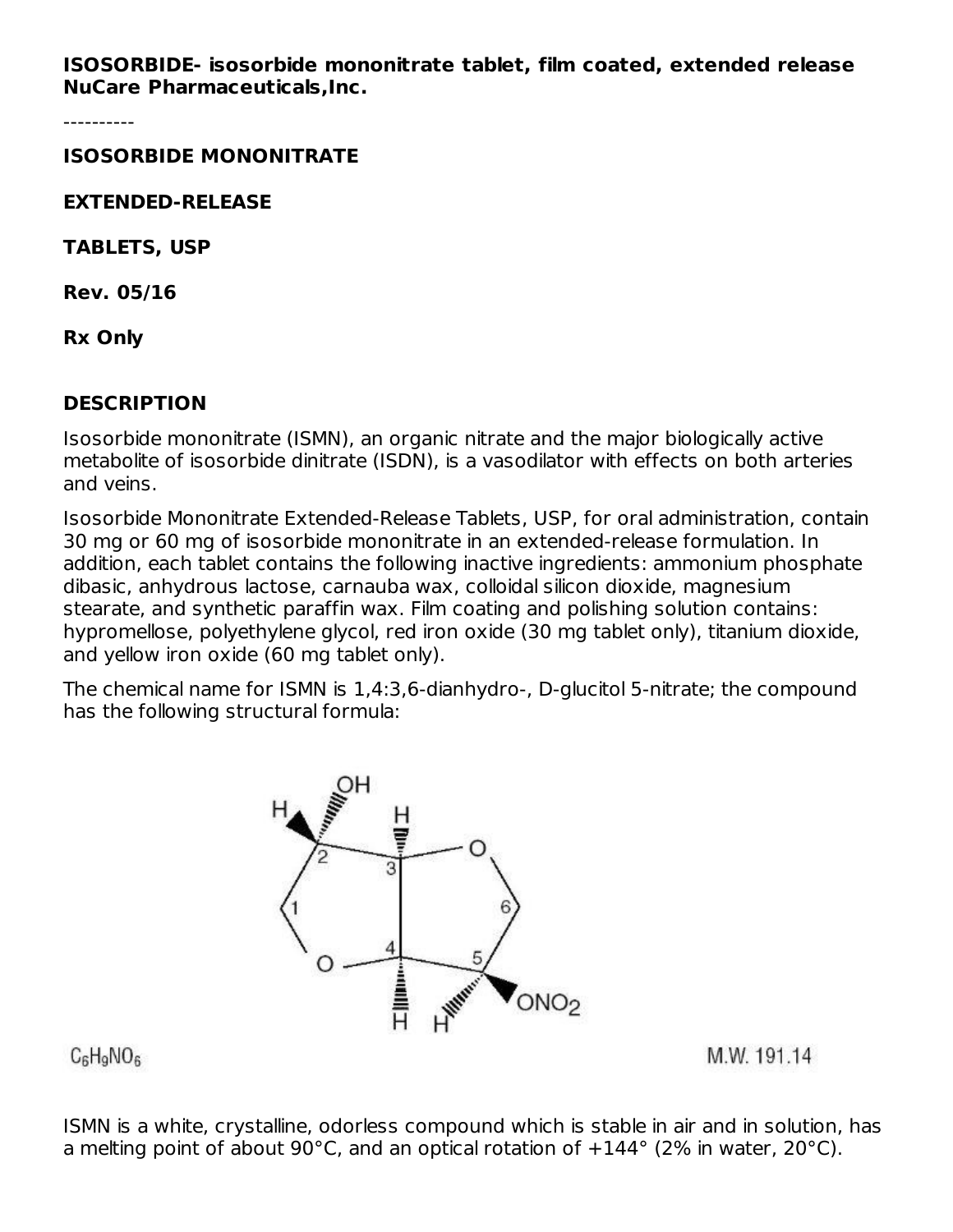Isosorbide mononitrate is freely soluble in water, ethanol, methanol, chloroform, ethyl acetate, and dichloromethane. This drug product meets USP Dissolution Test No. 3.

# **CLINICAL PHARMACOLOGY**

## **Mechanism of Action**

The Isosorbide Mononitrate Extended-Release Tablets, USP product is an oral extendedrelease formulation of ISMN, the major active metabolite of isosorbide dinitrate; most of the clinical activity of the dinitrate is attributable to the mononitrate.

The principal pharmacological action of ISMN and all organic nitrates in general is relaxation of vascular smooth muscle, producing dilatation of peripheral arteries and veins, especially the latter. Dilatation of the veins promotes peripheral pooling of blood and decreases venous return to the heart, thereby reducing left ventricular end-diastolic pressure and pulmonary capillary wedge pressure (preload). Arteriolar relaxation reduces systemic vascular resistance, systolic arterial pressure and mean arterial pressure (afterload). Dilatation of the coronary arteries also occurs. The relative importance of preload reduction, afterload reduction, and coronary dilatation remains undefined.

## **Pharmacodynamics**

Dosing regimens for most chronically used drugs are designed to provide plasma concentrations that are continuously greater than a minimally effective concentration. This strategy is inappropriate for organic nitrates. Several well-controlled clinical trials have used exercise testing to assess the antianginal efficacy of continuously delivered nitrates. In the large majority of these trials, active agents were indistinguishable from placebo after 24 hours (or less) of continuous therapy. Attempts to overcome tolerance by dose escalation, even to doses far in excess of those used acutely, have consistently failed. Only after nitrates have been absent from the body for several hours has their antianginal efficacy been restored. Isosorbide Mononitrate Extended-Release Tablets during long-term use over 42 days dosed at 120 mg once daily continued to improve exercise performance at 4 hours and at 12 hours after dosing, but its effects (although better than placebo) are less than or, at best, equal to the effects of the first dose of 60 mg.

#### **Pharmacokinetics and Metabolism**

After oral administration of ISMN as a solution or immediate-release tablets, maximum plasma concentrations of ISMN are achieved in 30 to 60 minutes, with an absolute bioavailability of approximately 100%. After intravenous administration, ISMN is distributed into total body water in about 9 minutes with a volume of distribution of approximately 0.6 to 0.7 L/kg. Isosorbide mononitrate is approximately 5% bound to human plasma proteins and is distributed into blood cells and saliva. Isosorbide mononitrate is primarily metabolized by the liver, but unlike oral isosorbide dinitrate, it is not subject to first-pass metabolism. Isosorbide mononitrate is cleared by denitration to isosorbide and glucuronidation as the mononitrate, with 96% of the administered dose excreted in the urine within 5 days and only about 1% eliminated in the feces. At least six different compounds have been detected in urine, with about 2% of the dose excreted as the unchanged drug and at least five metabolites. The metabolites are not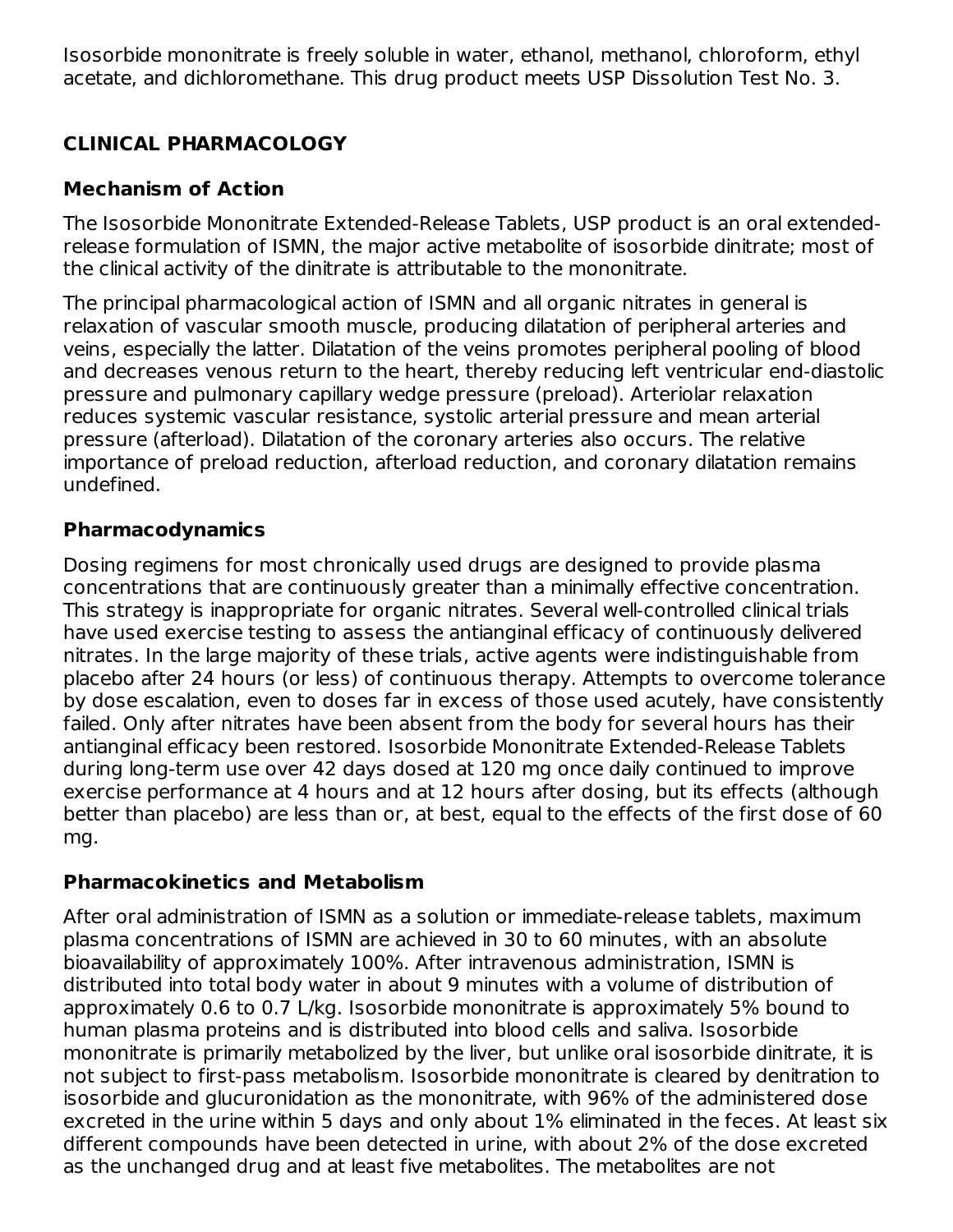pharmacologically active. Renal clearance accounts for only about 4% of total body clearance. The mean plasma elimination half-life of ISMN is approximately 5 hours.

The disposition of ISMN in patients with various degrees of renal insufficiency, liver cirrhosis, or cardiac dysfunction was evaluated and found to be similar to that observed in healthy subjects. The elimination half-life of ISMN was not prolonged, and there was no drug accumulation in patients with chronic renal failure after multiple oral dosing.

The pharmacokinetics and/or bioavailability of Isosorbide Mononitrate Extended-Release Tablets have been studied in both normal volunteers and patients following single- and multiple-dose administration. Data from these studies suggest that the pharmacokinetics of ISMN administered as Isosorbide Mononitrate Extended-Release Tablets are similar between normal healthy volunteers and patients with angina pectoris. In single- and multiple-dose studies, the pharmacokinetics of ISMN were dose proportional between 30 mg and 240 mg.

In a multiple-dose study, the effect of age on the pharmacokinetic profile of Isosorbide Mononitrate Extended-Release Tablets 60 mg and 120 mg (2 x 60 mg) was evaluated in subjects ≥45 years. The results of that study indicate that there are no significant differences in any of the pharmacokinetic variables of ISMN between elderly ( $\geq 65$  years) and younger individuals (45-64 years) for the isosorbide mononitrate extendedrelease 60 mg dose. The administration of isosorbide mononitrate extended-release tablets 120 mg (2 x 60 mg tablets every 24 hours for 7 days) produced a doseproportional increase in C  $_{\sf max}$  and AUC, without changes in T  $_{\sf max}$  or the terminal halflife. The older group (65-74 years) showed 30% lower apparent oral clearance (Cl/F) following the higher dose, i.e., 120 mg, compared to the younger group (45-64 years); CI/F was not different between the two groups following the 60 mg regimen. While CI/F was independent of dose in the younger group, the older group showed slightly lower CI/F following the 120 mg regimen compared to the 60 mg regimen. Differences between the two age groups, however, were not statistically significant. In the same study, females showed a slight (15%) reduction in clearance when the dose was increased. Females showed higher AUCs and C  $_{\sf max}$  compared to males, but these differences were accounted for by differences in body weight between the two groups. When the data were analyzed using age as a variable, the results indicated that there were no significant differences in any of the pharmacokinetic variables of ISMN between older ( $\geq$ 65 years) and younger individuals (45-64 years). The results of this study, however, should be viewed with caution due to the small number of subjects in each age subgroup and consequently the lack of sufficient statistical power.

The following table summarizes key pharmacokinetic parameters of ISMN after singleand multiple-dose administration of ISMN as an oral solution or Isosorbide Mononitrate Extended-Release Tablets:

|                           | <b>SINGLE-DOSE STUDIES</b>      |         | <b>MULTIPLE-DOSE STUDIES</b>                                        |                                                                     |  |
|---------------------------|---------------------------------|---------|---------------------------------------------------------------------|---------------------------------------------------------------------|--|
| <b>PARAMETER</b>          | <b>Extended-</b><br><b>ISMN</b> |         | <b>ISMN</b><br><b>Extended-</b><br><b>Release</b><br><b>Tablets</b> | <b>ISMN</b><br><b>Extended-</b><br><b>Release</b><br><b>Tablets</b> |  |
|                           | 60 mg                           | 60 mg   | 60 <sub>mg</sub>                                                    | 120 mg                                                              |  |
| C $_{\text{max}}$ (ng/mL) | 1242-<br>1534                   | 424-541 | 557-572                                                             | 1151-1180                                                           |  |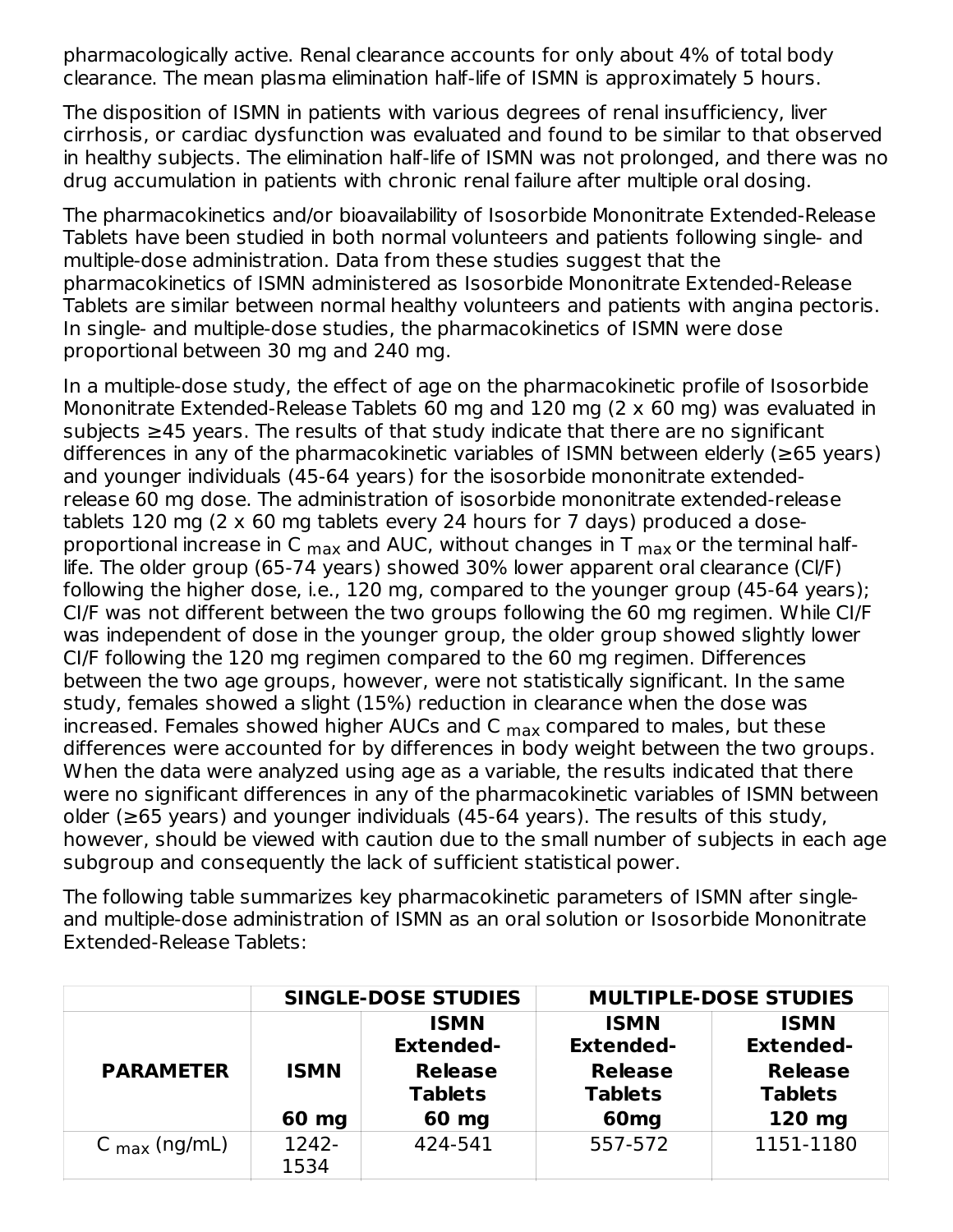| T $_{\text{max}}$ (hr) | $0.6 - 0.7$ | $3.1 - 4.5$ | $2.9 - 4.2$ | $3.1 - 3.2$ |  |
|------------------------|-------------|-------------|-------------|-------------|--|
| $AUC$ (ng • hr/mL)     | 8189-       | 5990-7452   | 6625-7555   | 14241-16800 |  |
|                        | 8313        |             |             |             |  |
| t <sub>1/2</sub> (hr)  | $4.8 - 5.1$ | $6.3 - 6.6$ | $6.2 - 6.3$ | $6.2 - 6.4$ |  |
| $Cl/F$ (mL/min)        | 120-122     | 151-187     | 132-151     | 119-140     |  |

# **Food Effects**

The influence of food on the bioavailability of ISMN after single-dose administration of Isosorbide Mononitrate Extended-Release Tablets 60 mg was evaluated in three different studies involving either a "light" breakfast or a high-calorie, high-fat breakfast. Results of these studies indicate that concomitant food intake may decrease the rate (increase in T  $_{\sf max}$ ) but not the extent (AUC) of absorption of ISMN.

# **CLINICAL TRIALS**

Controlled trials with Isosorbide Mononitrate Extended-Release Tablets have demonstrated antianginal activity following acute and chronic dosing. Administration of Isosorbide Mononitrate Extended-Release Tablets once daily, taken early in the morning on arising, provided at least 12 hours of antianginal activity.

In a placebo-controlled parallel study, 30, 60, 120, and 240 mg of Isosorbide Mononitrate Extended-Release Tablets were administered once daily for up to 6 weeks. Prior to randomization, all patients completed a 1- to 3-week single-blind placebo phase to demonstrate nitrate responsiveness and total exercise treadmill time reproducibility. Exercise tolerance tests using the Bruce Protocol were conducted prior to and at 4 and 12 hours after the morning dose on days 1, 7, 14, 28, and 42 of the double-blind period. Isosorbide Mononitrate Extended-Release Tablets 30 and 60 mg (only doses evaluated acutely) demonstrated a significant increase from baseline in total treadmill time relative to placebo at 4 and 12 hours after the administration of the first dose. At day 42, the 120 and 240 mg dose of Isosorbide Mononitrate Extended-Release Tablets demonstrated a significant increase in total treadmill time at 4 and 12 hours post-dosing, but by day 42, the 30 and 60 mg doses no longer were differentiable from placebo. Throughout chronic dosing, rebound was not observed in any isosorbide mononitrate extended-release treatment group.

Pooled data from two other trials, comparing Isosorbide Mononitrate Extended-Release Tablets 60 mg once daily, ISDN 30 mg QID, and placebo QID in patients with chronic stable angina using a randomized, double-blind, three-way crossover design found statistically significant increases in exercise tolerance times for Isosorbide Mononitrate Extended-Release Tablets compared to placebo at hours 4, 8, and 12 and to ISDN at hour 4. The increases in exercise tolerance on day 14, although statistically significant compared to placebo, were about half of that seen on day 1 of the trial.

## **INDICATIONS AND USAGE**

Isosorbide Mononitrate Extended-Release Tablets, USP are indicated for the prevention of angina pectoris due to coronary artery disease. The onset of action of oral isosorbide mononitrate is not sufficiently rapid for this product to be useful in aborting an acute anginal episode.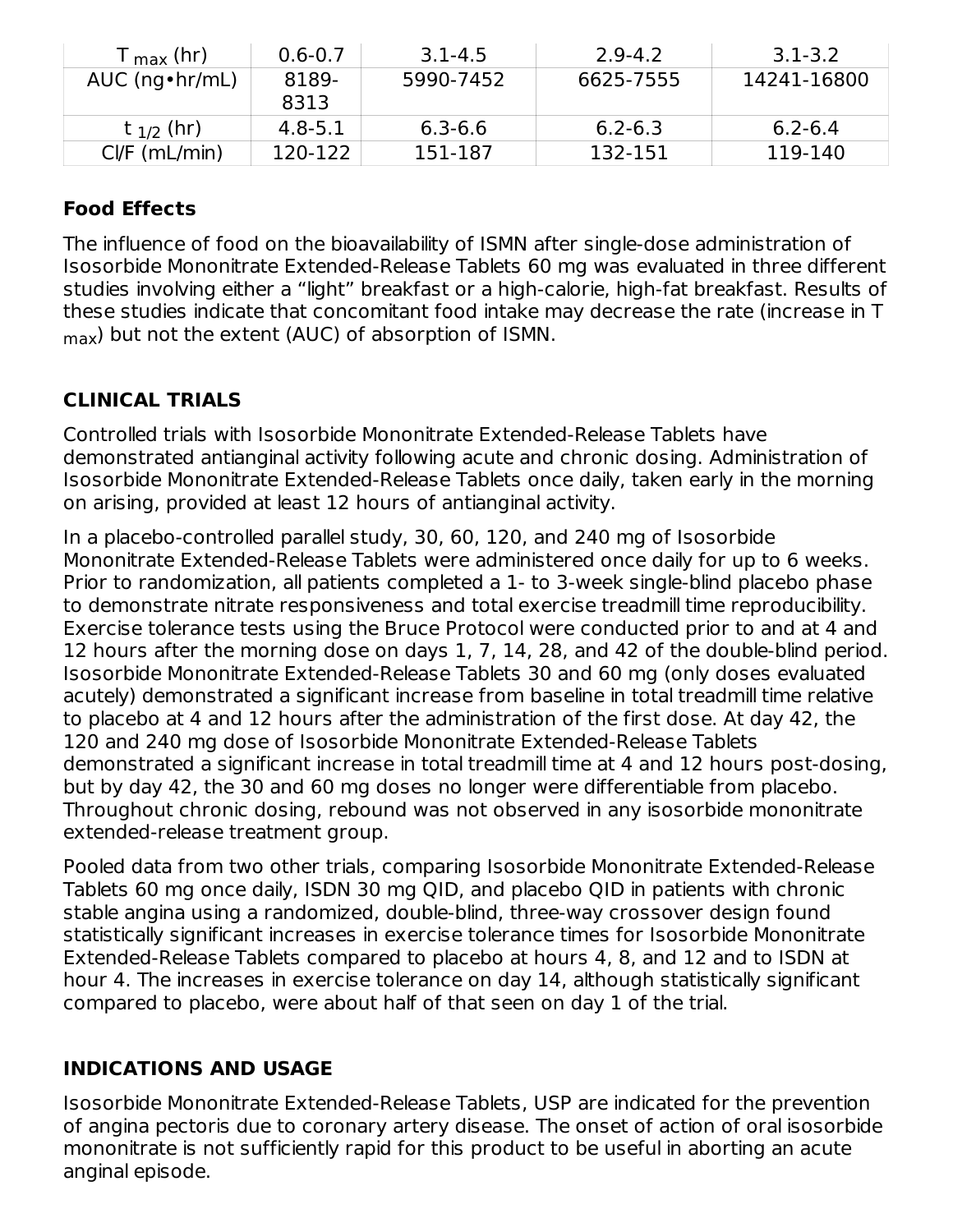## **CONTRAINDICATIONS**

Isosorbide Mononitrate Extended-Release Tablets are contraindicated in patients who have shown hypersensitivity or idiosyncratic reactions to other nitrates or nitrites.

### **WARNINGS**

**Amplification of the vasodilatory effects of isosorbide mononitrate by sildenafil can result in severe hypotension. The time course and dose dependence of this interaction have not been studied. Appropriate supportive care has not been studied, but it seems reasonable to treat this as a nitrate overdose, with elevation of the extremities and with central volume expansion.**

The benefits of ISMN in patients with acute myocardial infarction or congestive heart failure have not been established; because the effects of isosorbide mononitrate are difficult to terminate rapidly, this drug is not recommended in these settings.

If isosorbide mononitrate is used in these conditions, careful clinical or hemodynamic monitoring must be used to avoid the hazards of hypotension and tachycardia.

## **PRECAUTIONS**

#### **General**

Severe hypotension, particularly with upright posture, may occur with even small doses of isosorbide mononitrate. This drug should therefore be used with caution in patients who may be volume depleted or who, for whatever reason, are already hypotensive. Hypotension induced by isosorbide mononitrate may be accompanied by paradoxical bradycardia and increased angina pectoris.

Nitrate therapy may aggravate the angina caused by hypertrophic cardiomyopathy.

In industrial workers who have had long-term exposure to unknown (presumably high) doses of organic nitrates, tolerance clearly occurs. Chest pain, acute myocardial infarction, and even sudden death have occurred during temporary withdrawal of nitrates from these workers, demonstrating the existence of true physical dependence. The importance of these observations to the routine, clinical use of oral isosorbide mononitrate is not known.

#### **Information for Patients**

Patients should be told that the antianginal efficacy of Isosorbide Mononitrate Extended-Release Tablets can be maintained by carefully following the prescribed schedule of dosing. For most patients, this can be accomplished by taking the dose on arising.

As with other nitrates, daily headaches sometimes accompany treatment with isosorbide mononitrate. In patients who get these headaches, the headaches are a marker of the activity of the drug. Patients should resist the temptation to avoid headaches by altering the schedule of their treatment with isosorbide mononitrate, since loss of headache may be associated with simultaneous loss of antianginal efficacy. Aspirin or acetaminophen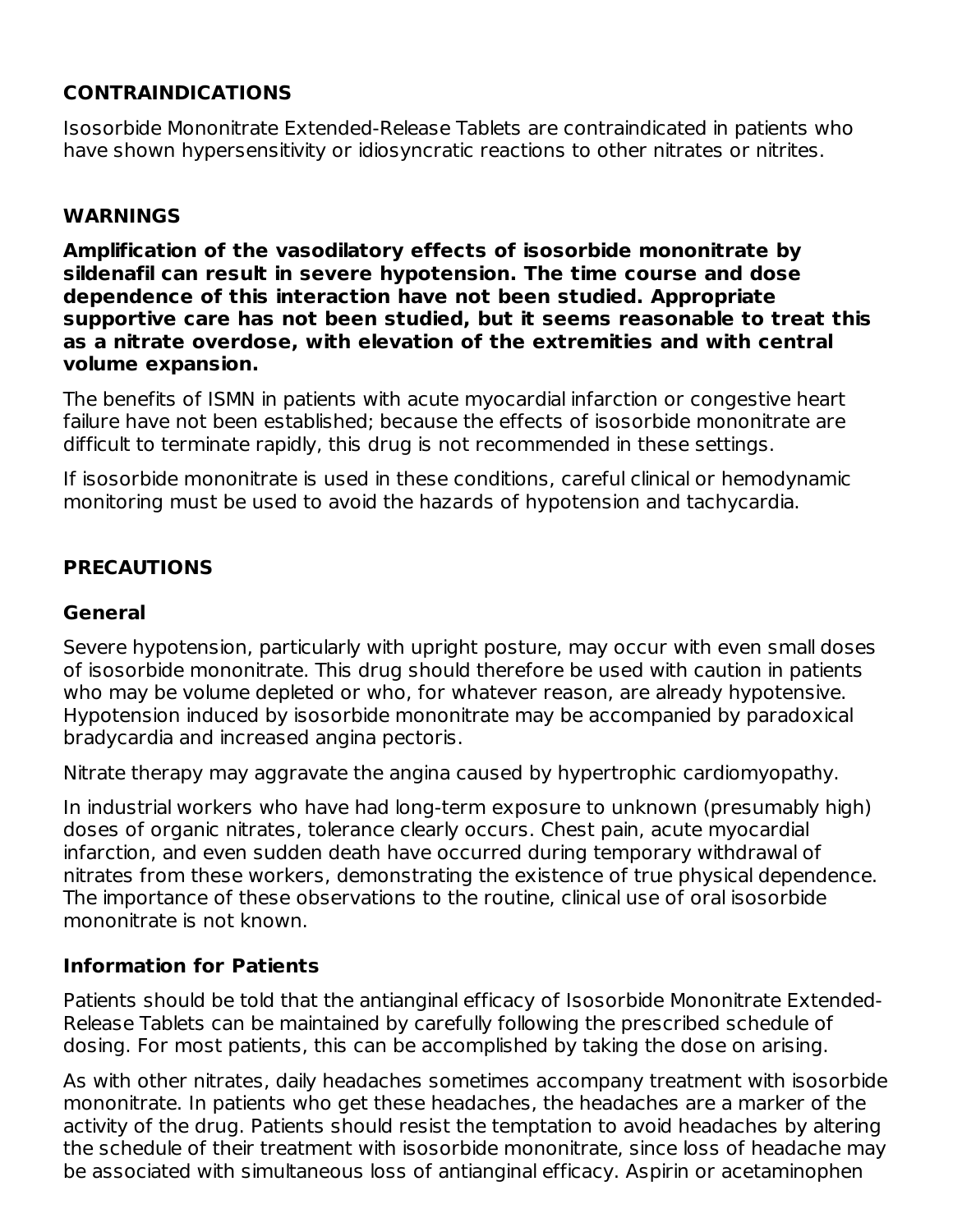often successfully relieves isosorbide mononitrate-induced headaches with no deleterious effect on isosorbide mononitrate's antianginal efficacy.

Treatment with isosorbide mononitrate may be associated with light-headedness on standing, especially just after rising from a recumbent or seated position. This effect may be more frequent in patients who have also consumed alcohol.

## **Drug Interactions**

The vasodilating effects of isosorbide mononitrate may be additive with those of other vasodilators. Alcohol, in particular, has been found to exhibit additive effects of this variety.

Marked symptomatic orthostatic hypotension has been reported when calcium channel blockers and organic nitrates were used in combination. Dose adjustments of either class of agents may be necessary.

## **Drug/Laboratory Test Interactions**

Nitrates and nitrites may interfere with the Zlatkis-Zak color reaction, causing falsely low readings in serum cholesterol determinations.

## **Carcinogenesis, Mutagenesis, Impairment of Fertility**

No evidence of carcinogenicity was observed in rats exposed to isosorbide mononitrate in their diets at doses of up to 900 mg/kg/day for the first 6 months and 500 mg/kg/day for the remaining duration of a study in which males were dosed for up to 121 weeks and females were dosed for up to 137 weeks. No evidence of carcinogenicity was observed in mice exposed to isosorbide mononitrate in their diets for up to 104 weeks at doses of up to 900 mg/kg/day.

Isosorbide mononitrate did not produce gene mutations (Ames test, mouse lymphoma test) or chromosome aberrations (human lymphocyte and mouse micronucleus tests) at biologically relevant concentrations.

No effects on fertility were observed in a study in which male and female rats were administered doses of up to 750 mg/kg/day beginning, in males, 9 weeks prior to mating, and in females, 2 weeks prior to mating.

#### **Pregnancy Teratogenic Effects: Pregnancy Category B**

In studies designed to detect effects of isosorbide mononitrate on embryo-fetal development, doses of up to 240 or 248 mg/kg/day, administered to pregnant rats and rabbits, were unassociated with evidence of such effects. These animal doses are about 100 times the maximum recommended human dose (120 mg in a 50 kg woman) when comparison is based on body weight; when comparison is based on body surface area, the rat dose is about 17 times the human dose and the rabbit dose is about 38 times the human dose. There are, however, no adequate and well-controlled studies in pregnant women. Because animal reproduction studies are not always predictive of human response, Isosorbide Mononitrate Extended-Release Tablets should be used during pregnancy only if clearly needed.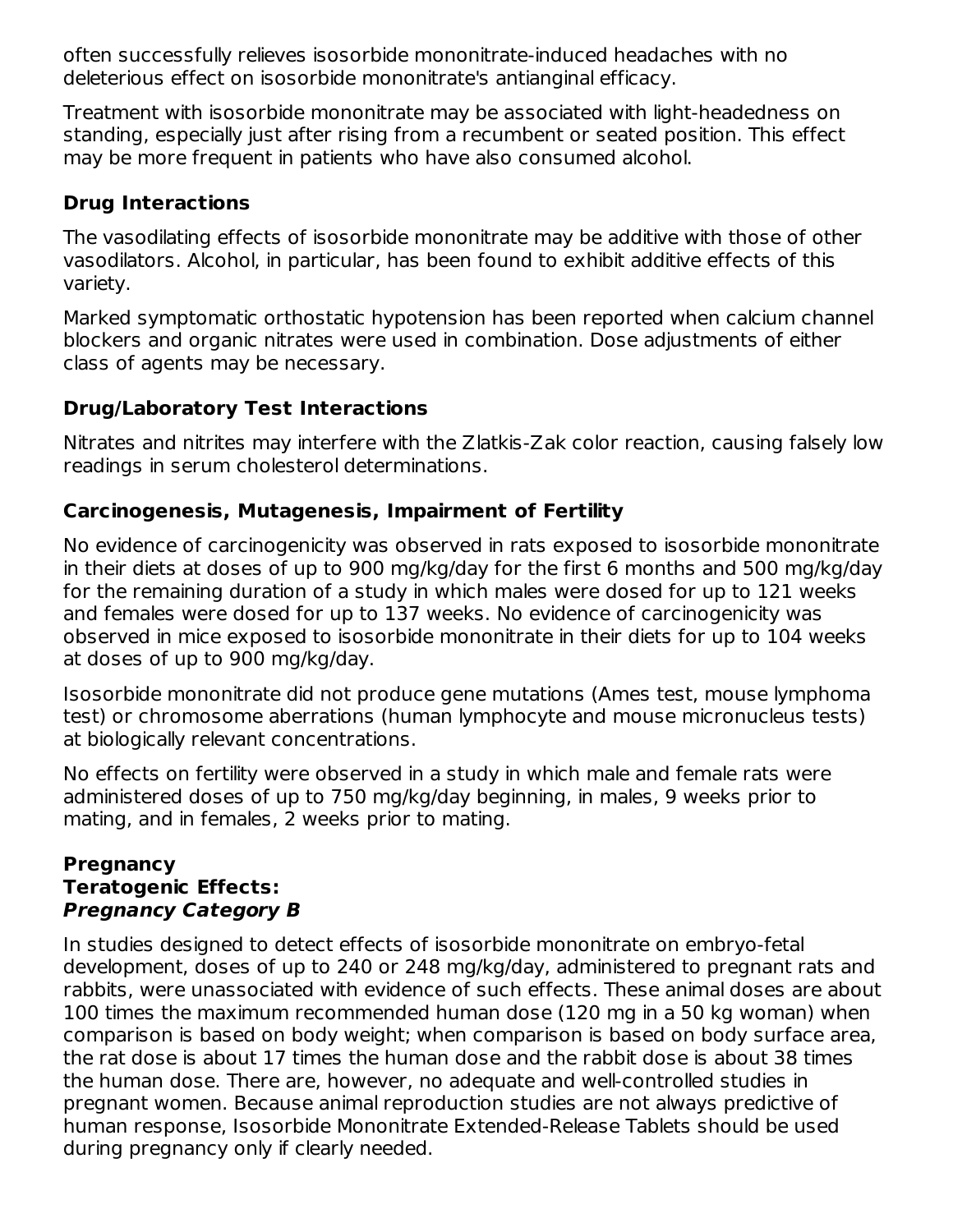## **Nonteratogenic Effects**

Neonatal survival and development and incidence of stillbirths were adversely affected when pregnant rats were administered oral doses of 750 (but not 300) mg isosorbide mononitrate/kg/day during late gestation and lactation. This dose (about 312 times the human dose when comparison is based on body weight and 54 times the human dose when comparison is based on body surface area) was associated with decreases in maternal weight gain and motor activity and evidence of impaired lactation.

## **Nursing Mothers**

It is not known whether this drug is excreted in human milk. Because many drugs are excreted in human milk, caution should be exercised when ISMN is administered to a nursing mother.

## **Pediatric Use**

The safety and effectiveness of ISMN in pediatric patients have not been established.

## **Geriatric Use**

Clinical studies of Isosorbide Mononitrate Extended-Release Tablets did not include sufficient information on patients age 65 and over to determine if they respond differently from younger patients. Other reported clinical experience for Isosorbide Mononitrate Extended-Release Tablets has not identified differences in response between elderly and younger patients. Clinical experience for organic nitrates reported in the literature identified a potential for severe hypotension and increased sensitivity to nitrates in the elderly. In general, dose selection for an elderly patient should be cautious, usually starting at the low end of the dosing range, reflecting the greater frequency of decreased hepatic, renal, or cardiac function, and of concomitant disease or other drug therapy.

Elderly patients may have reduced baroreceptor function and may develop severe orthostatic hypotension when vasodilators are used. Isosorbide Mononitrate Extended-Release Tablets should therefore be used with caution in elderly patients who may be volume depleted, on multiple medications, or who, for whatever reason, are already hypotensive. Hypotension induced by isosorbide mononitrate may be accompanied by paradoxical bradycardia and increased angina pectoris.

Elderly patients may be more susceptible to hypotension and may be at a greater risk of falling at therapeutic doses of nitroglycerin.

Nitrate therapy may aggravate the angina caused by hypertrophic cardiomyopathy, particularly in the elderly.

## **ADVERSE REACTIONS**

The table below shows the frequencies of the adverse events that occurred in >5% of the subjects in three placebo-controlled North American studies in which patients in the active treatment arm received 30 mg, 60 mg, 120 mg, or 240 mg of Isosorbide Mononitrate Extended-Release Tablets once daily. In parentheses, the same table shows the frequencies with which these adverse events were associated with the discontinuation of treatment. Overall, 8% of the patients who received 30 mg, 60 mg,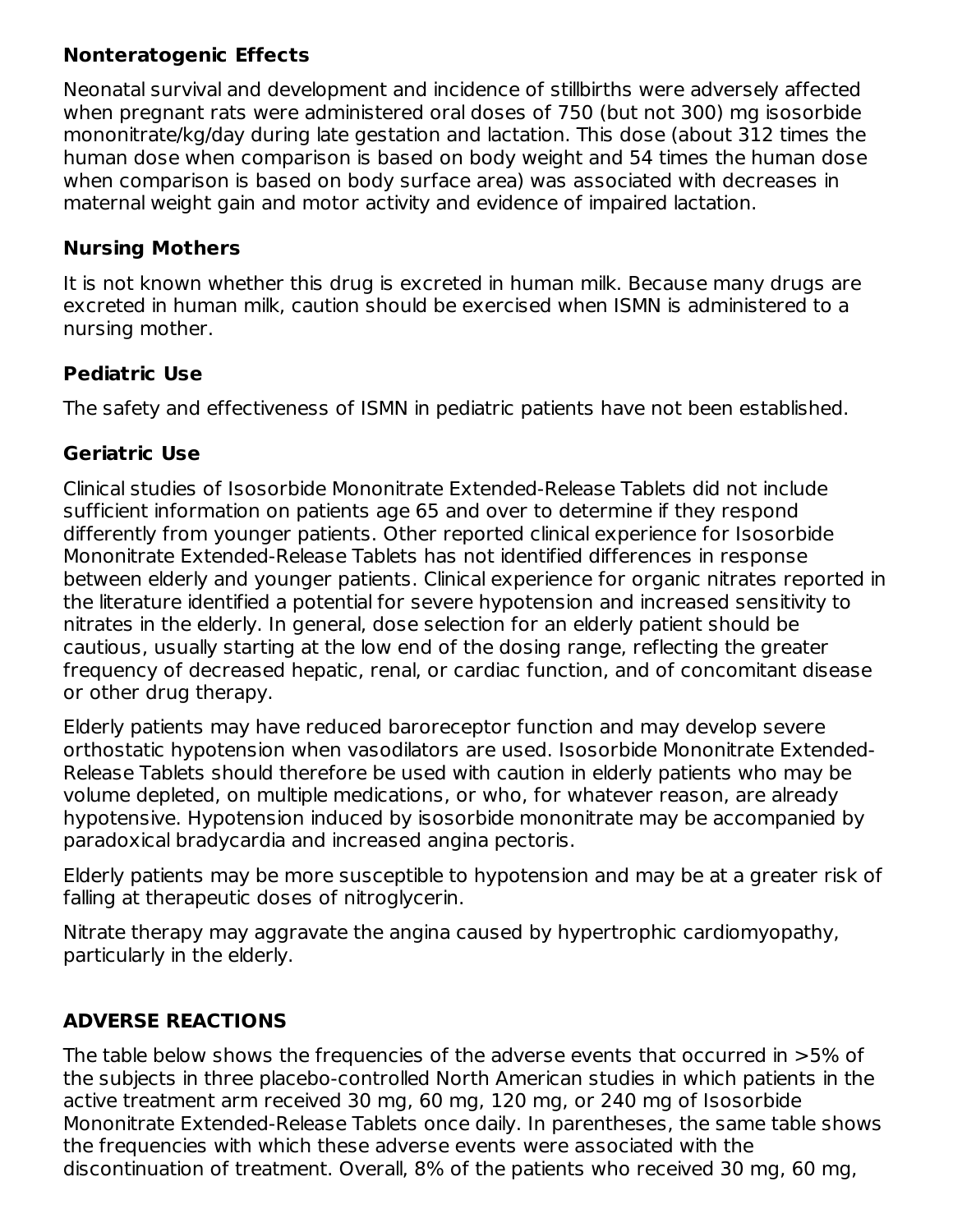120 mg, or 240 mg of isosorbide mononitrate in the three placebo-controlled North American studies discontinued treatment because of adverse events. Most of these discontinued because of headache. Dizziness was rarely associated with withdrawal from these studies. Since headache appears to be a dose-related adverse effect and tends to disappear with continued treatment, it is recommended that ISMN treatment be initiated at low doses for several days before being increased to desired levels.

| <b>Three Controlled North American Studies</b> |                |            |             |            |             |  |
|------------------------------------------------|----------------|------------|-------------|------------|-------------|--|
| <b>Dose</b>                                    | <b>Placebo</b> | 30 mg      | 60 mg       | 120 mg**   | 240 mg $**$ |  |
| <b>Patients</b>                                | 96             | 60         | 102         | 65.        | 65          |  |
| Headache                                       | 15% (0%)       | 38% (5%)   | 51% (8%)    | 42% (5%)   | 57% (8%)    |  |
| <b>Dizziness</b>                               | 4% (0%)        | $8\%$ (0%) | $11\%$ (1%) | $9\%$ (2%) | $9\%$ (2%)  |  |

## **FREQUENCY AND ADVERSE EVENTS (DISCONTINUED)\***

\*Some individuals discontinued for multiple reasons.

\*\*Patients were started on 60 mg and titrated to their final dose.

In addition, the three North American trials were pooled with 11 controlled trials conducted in Europe. Among the 14 controlled trials, a total of 711 patients were randomized to Isosorbide Mononitrate Extended-Release Tablets. When the pooled data were reviewed, headache and dizziness were the only adverse events that were reported by >5% of patients. Other adverse events, each reported by ≤5% of exposed patients, and in many cases of uncertain relation to drug treatment, were:

**Autonomic Nervous System Disorders:** Dry mouth, hot flushes.

**Body as a Whole:** Asthenia, back pain, chest pain, edema, fatigue, fever, flu-like symptoms, malaise, rigors.

**Cardiovascular Disorders, General:** Cardiac failure, hypertension, hypotension.

**Central and Peripheral Nervous System Disorders:** Dizziness, headache, hypoesthesia, migraine, neuritis, paresis, paresthesia, ptosis, tremor, vertigo.

**Gastrointestinal System Disorders:** Abdominal pain, constipation, diarrhea, dyspepsia, flatulence, gastric ulcer, gastritis, glossitis, hemorrhagic gastric ulcer, hemorrhoids, loose stools, melena, nausea, vomiting.

**Hearing and Vestibular Disorders:** Earache, tinnitus, tympanic membrane perforation.

**Heart Rate and Rhythm Disorders:** Arrhythmia, arrhythmia atrial, atrial fibrillation, bradycardia, bundle branch block, extrasystole, palpitation, tachycardia, ventricular tachycardia.

**Liver and Biliary System Disorders:** SGOT increase, SGPT increase.

**Metabolic and Nutritional Disorders:** Hyperuricemia, hypokalemia.

**Musculoskeletal System Disorders:** Arthralgia, frozen shoulder, muscle weakness, musculoskeletal pain, myalgia, myositis, tendon disorder, torticollis.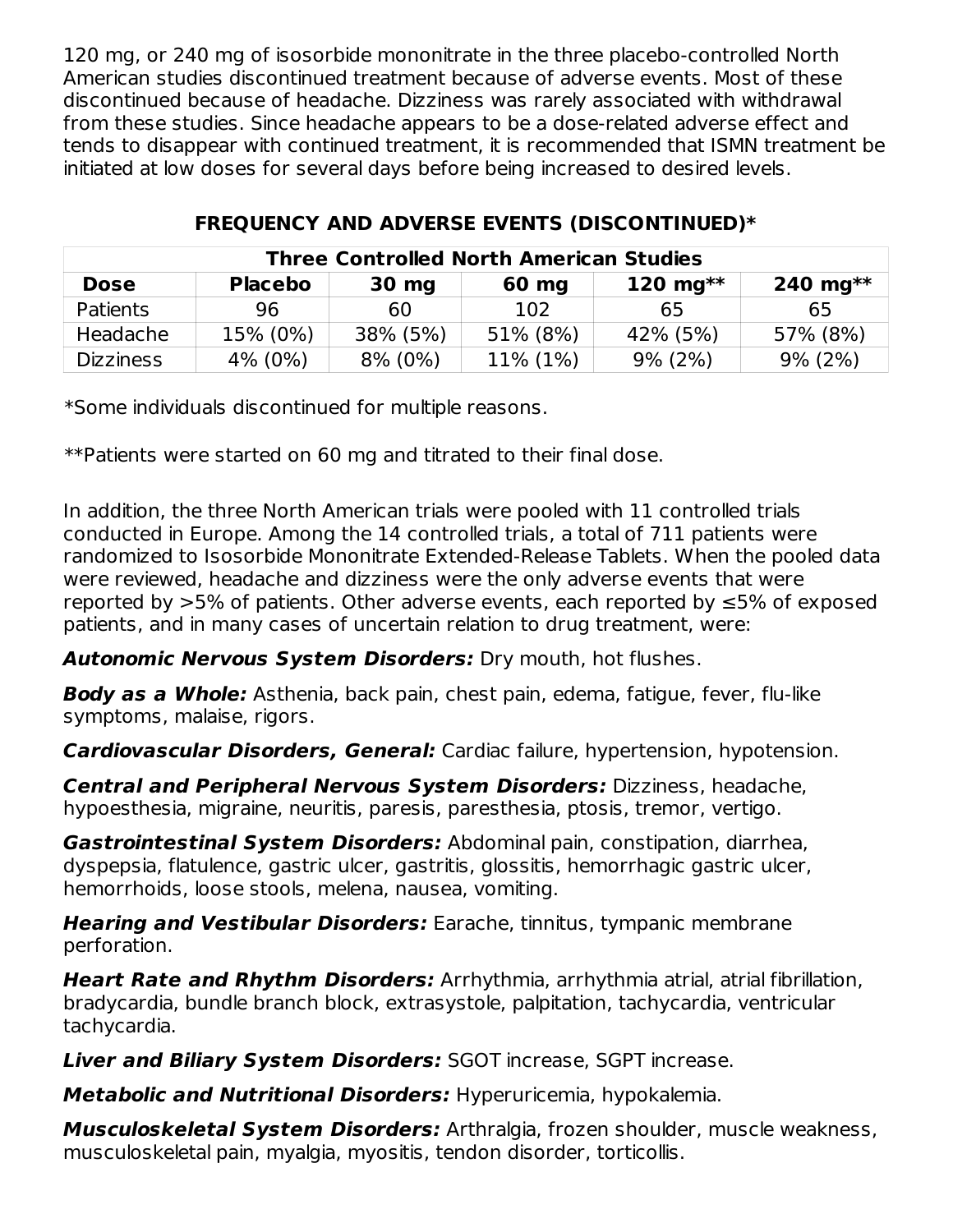**Myo-, Endo-, Pericardial, and Valve Disorders:** Angina pectoris aggravated, heart murmur, heart sound abnormal, myocardial infarction, Q wave abnormality.

**Platelet, Bleeding, and Clotting Disorders:** Purpura, thrombocytopenia.

**Psychiatric Disorders:** Anxiety, concentration impaired, confusion, decreased libido, depression, impotence, insomnia, nervousness, paroniria, somnolence.

**Red Blood Cell Disorder:** Hypochromic anemia.

**Reproductive Disorders, Female:** Atrophic vaginitis, breast pain.

**Resistance Mechanism Disorders:** Bacterial infection, moniliasis, viral infection.

**Respiratory System Disorders:** Bronchitis, bronchospasm, coughing, dyspnea, increased sputum, nasal congestion, pharyngitis, pneumonia, pulmonary infiltration, rales, rhinitis, sinusitis.

**Skin and Appendages Disorders:** Acne, hair texture abnormal, increased sweating, pruritus, rash, skin nodule.

**Urinary System Disorders:** Polyuria, renal calculus, urinary tract infection.

**Vascular (Extracardiac) Disorders:** Flushing, intermittent claudication, leg ulcer, varicose vein.

**Vision Disorders:** Conjunctivitis, photophobia, vision abnormal.

In addition, the following spontaneous adverse event has been reported during the marketing of isosorbide mononitrate: syncope.

#### **To report SUSPECTED ADVERSE REACTIONS, contact West-Ward Pharmaceuticals Corp. at 1-877-233-2001, or the FDA at 1-800-FDA-1088 or www.fda.gov/medwatch.**

# **OVERDOSAGE**

## **Hemodynamic Effects**

The ill effects of isosorbide mononitrate overdose are generally the results of isosorbide mononitrate's capacity to induce vasodilatation, venous pooling, reduced cardiac output, and hypotension. These hemodynamic changes may have protean manifestations, including increased intracranial pressure, with any or all of persistent throbbing headache, confusion, and moderate fever; vertigo; palpitations; visual disturbances; nausea and vomiting (possibly with colic and even bloody diarrhea); syncope (especially in the upright posture); air hunger and dyspnea, later followed by reduced ventilatory effort; diaphoresis, with the skin either flushed or cold and clammy; heart block and bradycardia; paralysis; coma; seizures and death.

Laboratory determinations of serum levels of isosorbide mononitrate and its metabolites are not widely available, and such determinations have, in any event, no established role in the management of isosorbide mononitrate overdose.

There are no data suggesting what dose of isosorbide mononitrate is likely to be life threatening in humans. In rats and mice, there is significant lethality at doses of 2000 mg/kg and 3000 mg/kg, respectively.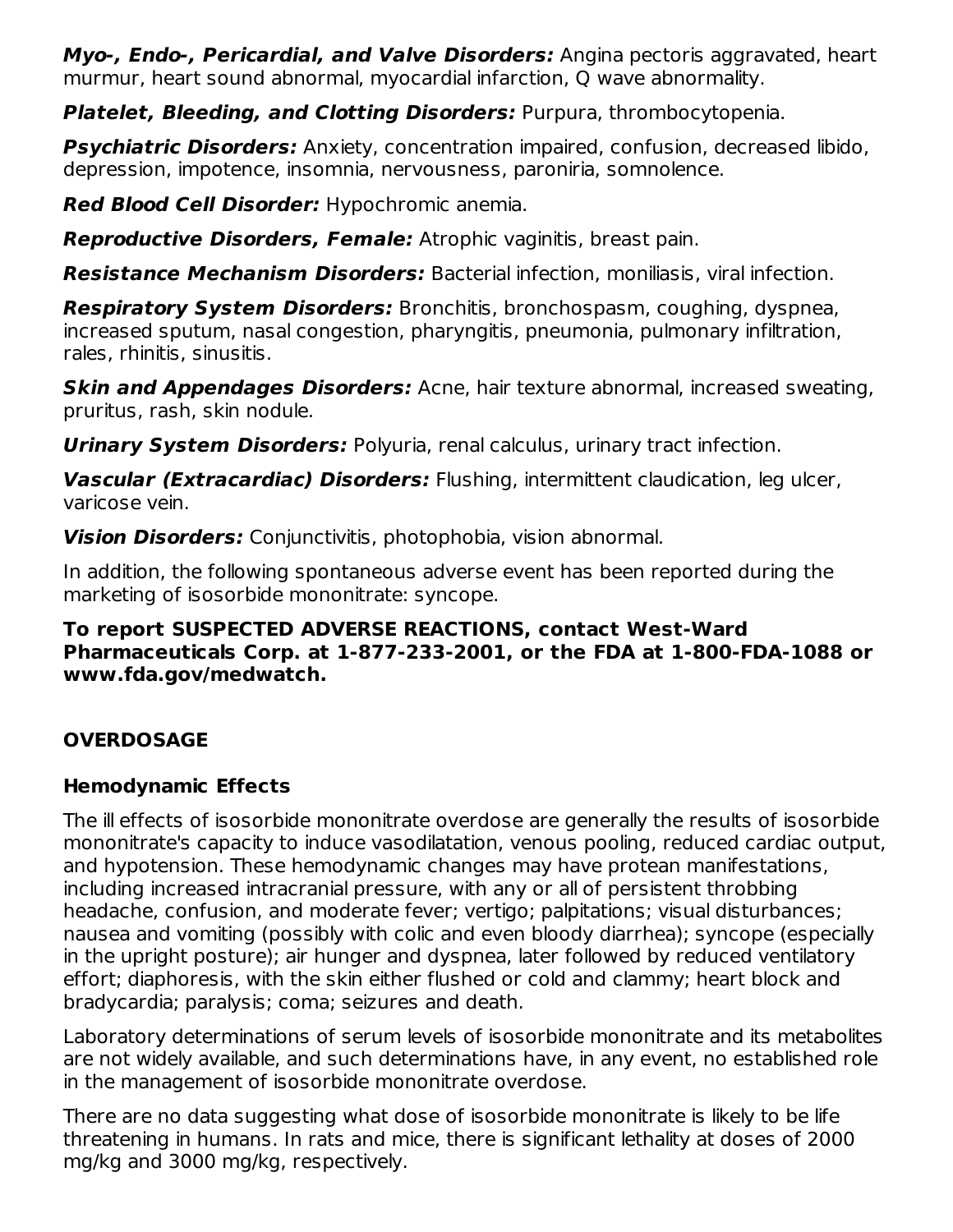No data are available to suggest physiological maneuvers (e.g., maneuvers to change the pH of the urine) that might accelerate elimination of isosorbide mononitrate. In particular, dialysis is known to be ineffective in removing isosorbide mononitrate from the body.

No specific antagonist to the vasodilator effects of isosorbide mononitrate is known, and no intervention has been subject to controlled study as a therapy of isosorbide mononitrate overdose. Because the hypotension associated with isosorbide mononitrate overdose is the result of venodilatation and arterial hypovolemia, prudent therapy in this situation should be directed toward an increase in central fluid volume. Passive elevation of the patient's legs may be sufficient, but intravenous infusion of normal saline or similar fluid may also be necessary.

The use of epinephrine or other arterial vasoconstrictors in this setting is likely to do more harm than good.

In patients with renal disease or congestive heart failure, therapy resulting in central volume expansion is not without hazard. Treatment of isosorbide mononitrate overdose in these patients may be subtle and difficult, and invasive monitoring may be required.

## **Methemoglobinemia**

Methemoglobinemia has been reported in patients receiving other organic nitrates, and it probably could also occur as a side effect of isosorbide mononitrate. Certainly, nitrate ions liberated during metabolism of isosorbide mononitrate can oxidize hemoglobin into methemoglobin. Even in patients totally without cytochrome  $\mathsf b_5$  reductase activity, however, and even assuming that the nitrate moiety of isosorbide mononitrate is quantitatively applied to oxidation of hemoglobin, about 2 mg/kg of isosorbide mononitrate should be required before any of these patients manifest clinically significant (≥10%) methemoglobinemia. In patients with normal reductase function, significant production of methemoglobin should require even larger doses of isosorbide mononitrate. In one study in which 36 patients received 2 to 4 weeks of continuous nitroglycerin therapy at 3.1 to 4.4 mg/hr (equivalent, in total administered dose of nitrate ions, to 7.8-11.1 mg of isosorbide mononitrate per hour), the average methemoglobin level measured was 0.2%; this was comparable to that observed in parallel patients who received placebo.

Notwithstanding these observations, there are case reports of significant methemoglobinemia in association with moderate overdoses of organic nitrates. None of the affected patients had been thought to be unusually susceptible.

Methemoglobin levels are available from most clinical laboratories. The diagnosis should be suspected in patients who exhibit signs of impaired oxygen delivery despite adequate cardiac output and adequate arterial p $0$   $_2$ . Classically, methemoglobinemic blood is described as chocolate brown, without color change on exposure to air.

When methemoglobinemia is diagnosed, the treatment of choice is methylene blue, 1 to 2 mg/kg intravenously.

## **DOSAGE AND ADMINISTRATION**

The recommended starting dose of Isosorbide Mononitrate Extended-Release Tablets, USP is 30 mg (given as a single 30 mg tablet or as 1/2 of a 60 mg tablet) or 60 mg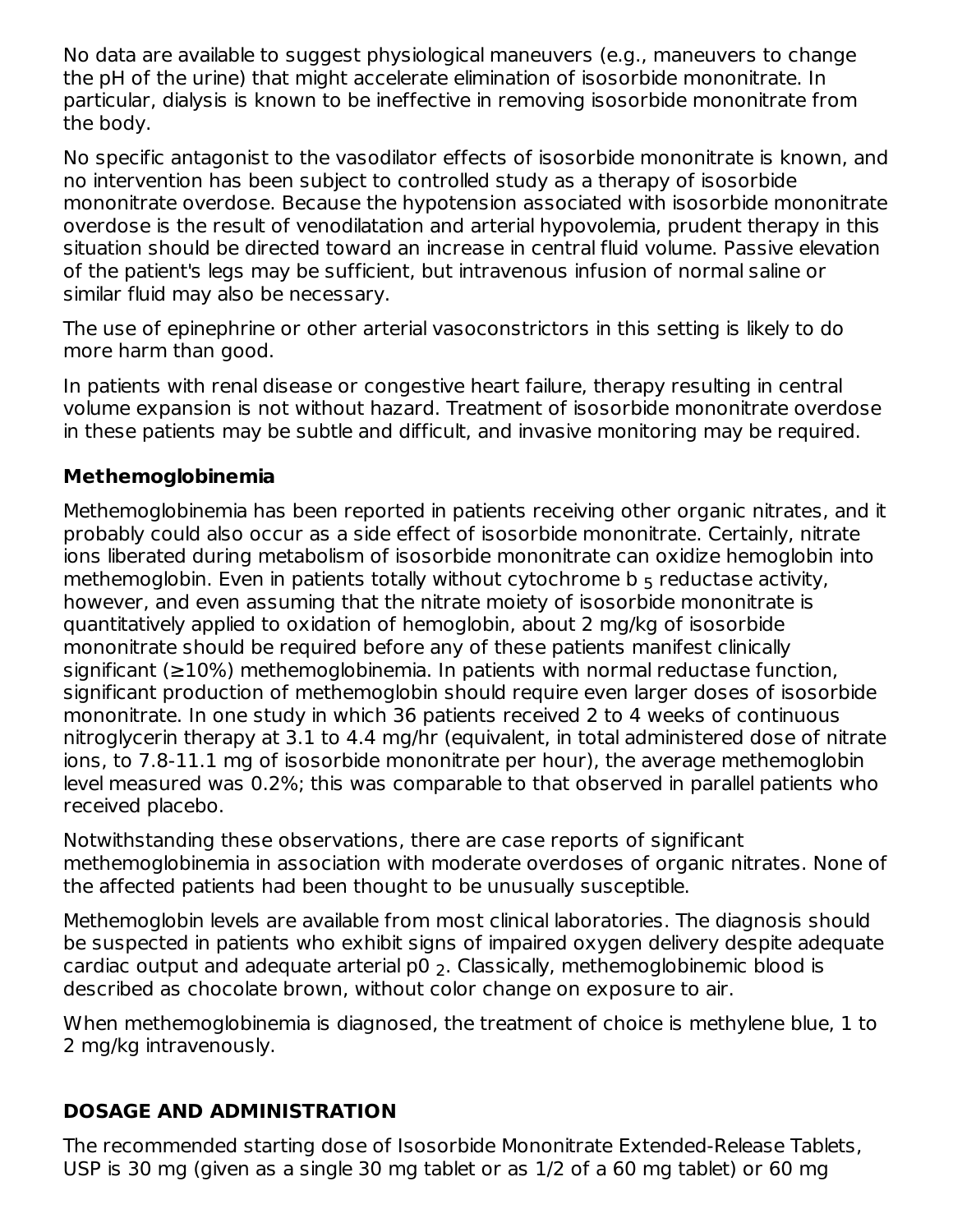(given as a single tablet) once daily. After several days, the dosage may be increased to 120 mg (given as a single 120 mg tablet or as two 60 mg tablets) once daily. Rarely, 240 mg may be required. The daily dose of Isosorbide Mononitrate Tablets should be taken in the morning on arising. Isosorbide Mononitrate Extended-Release Tablets, USP should not be chewed or crushed and should be swallowed together with a half-glassful of fluid.

## **HOW SUPPLIED**

Isosorbide Mononitrate Extended-Release Tablets, 30 mg: Film-Coated Light Rose, Oval Tablets; Debossed WW on one Scored side and 30 on the other Scored side.

NDC 68071-4390-3 BOTTLES OF 30

NDC 68071-4390-6 BOTTLES OF 60

NDC 68071-4390-9 BOTTLES OF 90

Store at 20 to 25°C (68 to 77°F) [See USP Controlled Room Temperature]. Protect from light and moisture.

Dispense in a tight, light-resistant container as defined in the USP using a child-resistant closure.

Manufactured by:

## **West-Ward Pharmaceuticals Corp.**

Eatontown, NJ 07724

Revised May 2016

## **PRINCIPAL DISPLAY PANEL**

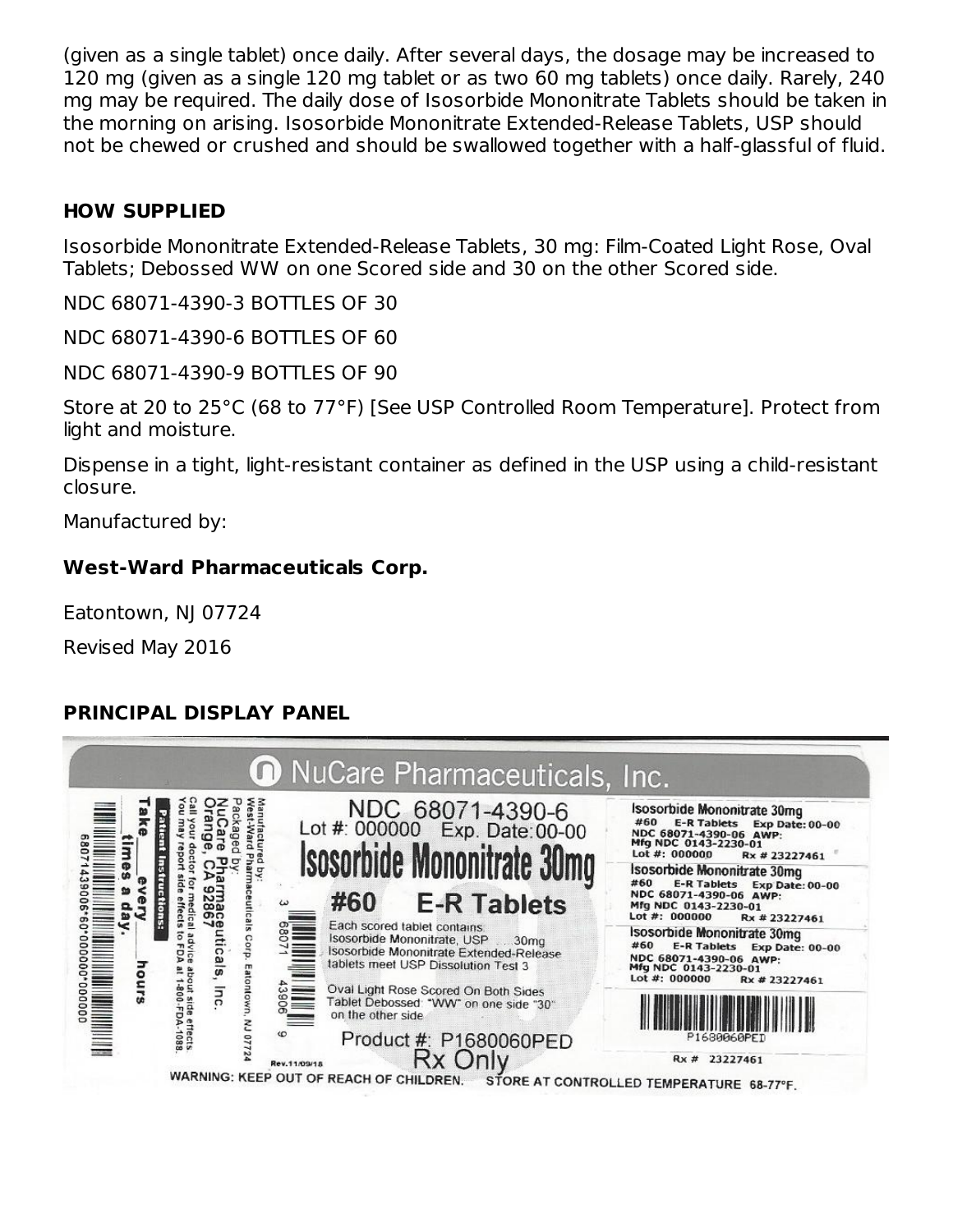

# **ISOSORBIDE**

isosorbide mononitrate tablet, film coated, extended release

| <b>Product Information</b>                         |                                             |                                                                            |                              |                                         |          |                 |  |
|----------------------------------------------------|---------------------------------------------|----------------------------------------------------------------------------|------------------------------|-----------------------------------------|----------|-----------------|--|
| <b>Product Type</b>                                |                                             | <b>HUMAN PRESCRIPTION</b><br><b>DRUG</b>                                   | <b>Item Code</b><br>(Source) | NDC:68071-4390(NDC:0143-<br>2230)       |          |                 |  |
| <b>Route of Administration</b>                     |                                             | ORAL                                                                       |                              |                                         |          |                 |  |
|                                                    |                                             |                                                                            |                              |                                         |          |                 |  |
| <b>Active Ingredient/Active Moiety</b>             |                                             |                                                                            |                              |                                         |          |                 |  |
|                                                    |                                             | <b>Ingredient Name</b>                                                     |                              | <b>Basis of Strength Strength</b>       |          |                 |  |
| UNII:LX1OH63030)                                   |                                             | <b>ISOSORBIDE MONONITRATE (UNII: LX10H63030) (ISOSORBIDE MONONITRATE -</b> |                              | <b>ISOSORBIDE</b><br><b>MONONITRATE</b> |          | 30 mg           |  |
|                                                    |                                             |                                                                            |                              |                                         |          |                 |  |
| <b>Inactive Ingredients</b>                        |                                             |                                                                            |                              |                                         |          |                 |  |
| <b>Ingredient Name</b>                             |                                             |                                                                            |                              |                                         |          | <b>Strength</b> |  |
| AMMONIUM PHOSPHATE, DIBASIC (UNII: 10LGE70FSU)     |                                             |                                                                            |                              |                                         |          |                 |  |
| <b>CARNAUBA WAX (UNII: R12CBM0EIZ)</b>             |                                             |                                                                            |                              |                                         |          |                 |  |
| <b>SILICON DIOXIDE (UNII: ETJ7Z6XBU4)</b>          |                                             |                                                                            |                              |                                         |          |                 |  |
|                                                    | <b>ANHYDROUS LACTOSE (UNII: 3SY5LH9PMK)</b> |                                                                            |                              |                                         |          |                 |  |
| MAGNESIUM STEARATE (UNII: 70097M6I30)              |                                             |                                                                            |                              |                                         |          |                 |  |
| POLYETHYLENE GLYCOL, UNSPECIFIED (UNII: 3WQ0SDWLA) |                                             |                                                                            |                              |                                         |          |                 |  |
| <b>FERRIC OXIDE RED (UNII: 1K09F3G675)</b>         |                                             |                                                                            |                              |                                         |          |                 |  |
| TITANIUM DIOXIDE (UNII: 15FIX9V2JP)                |                                             |                                                                            |                              |                                         |          |                 |  |
|                                                    |                                             |                                                                            |                              |                                         |          |                 |  |
| <b>Product Characteristics</b>                     |                                             |                                                                            |                              |                                         |          |                 |  |
| Color                                              | pink (LIGHT ROSE)                           |                                                                            | <b>Score</b>                 |                                         | 2 pieces |                 |  |
| <b>Shape</b>                                       | OVAL (OVAL)                                 |                                                                            | <b>Size</b>                  |                                         | 6mm      |                 |  |
| Flavor                                             |                                             |                                                                            | <b>Imprint Code</b>          |                                         | WW;30    |                 |  |